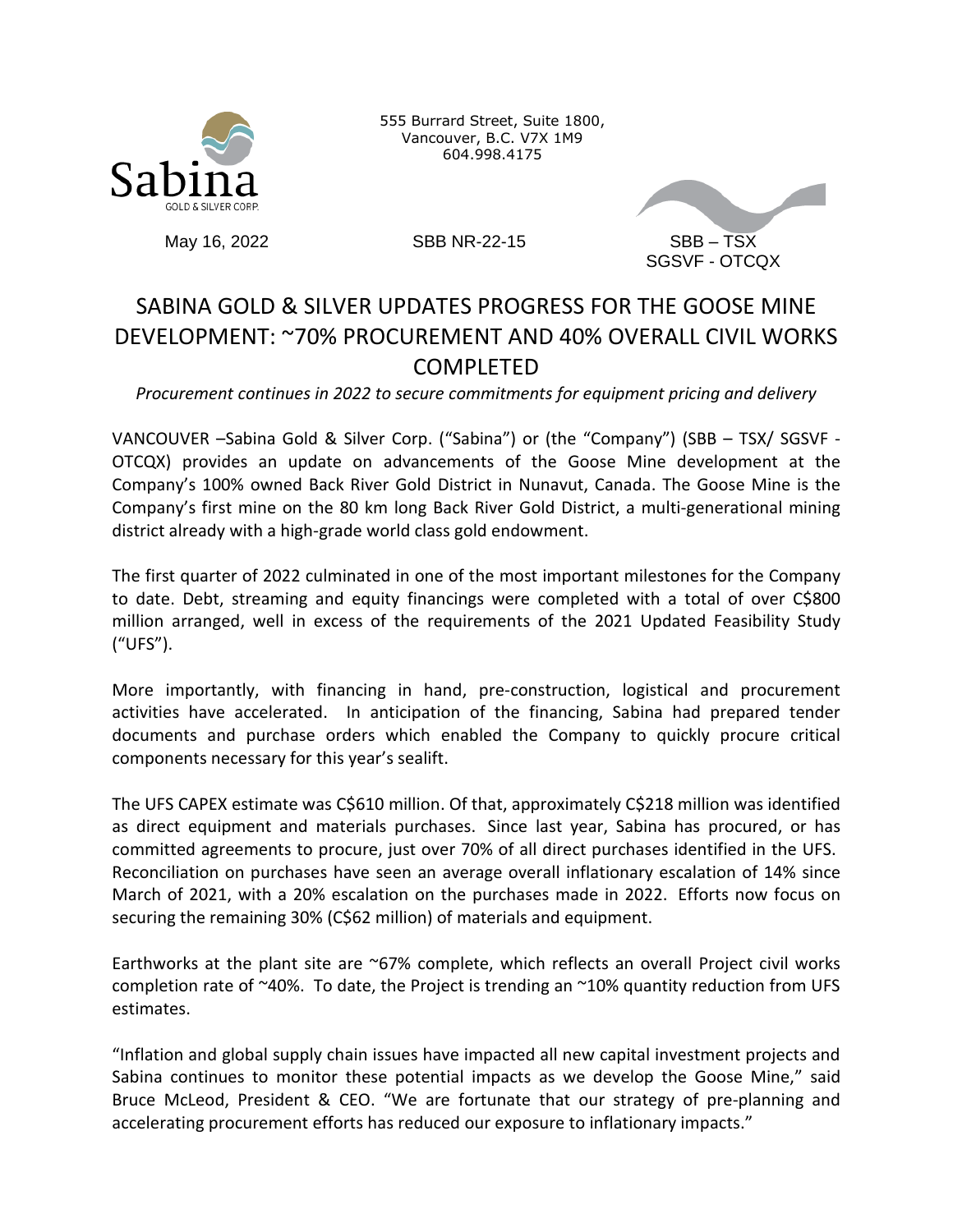# **Advancement Highlights and Schedule and Cost De-risking Events**

# **Engineering**

- $\checkmark$  FLSmidth ("FLS") has been chosen to supply the key equipment for the Goose Mine processing flowsheet. The equipment package is valued at approximately US\$39 million and is due to be delivered by mid-2023, for implementation ahead of the mine start-up date of Q1, 2025;
- $\checkmark$  CGT Industrial ("CGT") has provided Sabina with a fixed priced proposal of C\$130 million, with an agreed rise and fall mechanism, for materials and consumables for the process plant. These components make up approximately 85% of the direct works on site. The proposal is comparable to within 5% of the feasibility study estimate;
- $\checkmark$  The team is preparing to move on to the design concept for the Echo open pit, which is intended to be pre-mined to enable initial tailings storage. The advanced mining of the Echo and Umwelt pits will also result in approximately two years of stock-piled feed for the mill prior to commencement of operations; and
- $\checkmark$  Detail engineering is reaching 85% complete project wide with remaining engineering activities focused on vendor data updates as procurement activity progresses.

# **Procurement**

Approximately C\$157 million of C\$218 million (72%) of materials and equipment required for the project (per UFS) has already been procured.

Purchased or committed items include:

- $\checkmark$  90% of mining fleet;
- $\checkmark$  Entire process plant equipment at 4000 TPD;
- $\checkmark$  Permanent accommodation complex (500 units) with kitchen and recreation center;
- $\checkmark$  95% of building envelope steel (by weight) and cladding;
- $\checkmark$  100% of project explosives required for construction;
- $\checkmark$  Cranes and major construction support equipment;
- $\checkmark$  95% project cement & rebar with concrete batch plant available on site;
- $\checkmark$  80% of secondary structural steel for the process plant and process piping;
- $\checkmark$  100% of all tailing, reclaim and freshwater piping for the project (~11.5Km of piping);
- $\checkmark$  All conveyor galleries and arctic corridors;
- $\checkmark$  Electrical E-houses complete with MCC and VFD (5 of 6 will be on 2022 sealift);
- $\checkmark$  Electrical switch gear for the Powerhouse;
- $\checkmark$  Water, sewer and waste systems;
- $\checkmark$  HVAC unit and Dust collections systems;
- $\checkmark$  Fuel dispensing and offloading system for Goose & Port sites;
- $\checkmark$  All equipment for double heading winter ice road construction on site;
- $\checkmark$  Fully functional aggregate crusher and washer unit on site;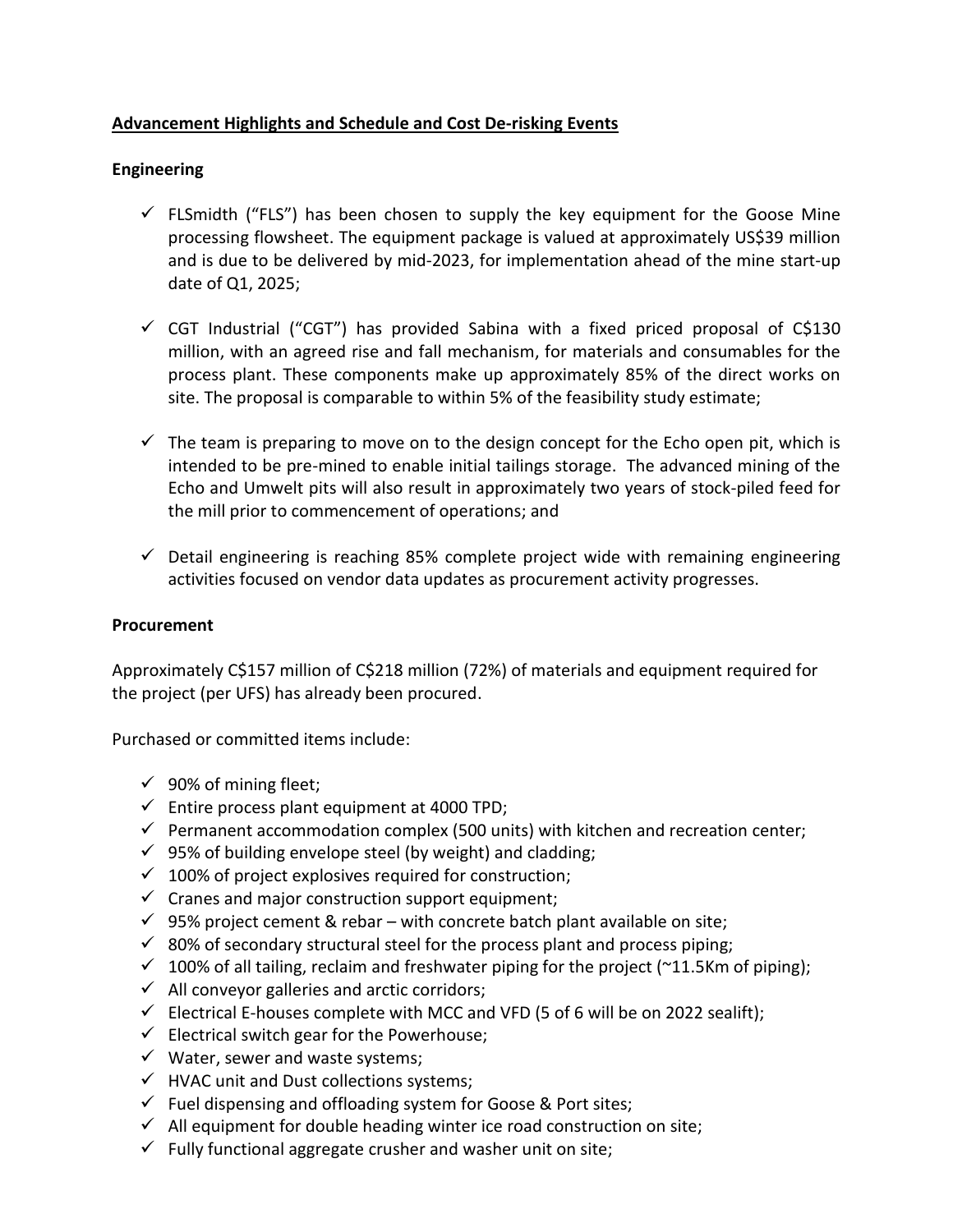- $\checkmark$  24 MW (N+2 configuration) Power plant cogeneration system with boilers and ancillary equipment from Toromont;
- $\checkmark$  One ten-million and one five-million liter fuel storage tanks at each of Goose and Port sites, respectively; and
- $\checkmark$  Liner requirements for all water management structures procured.

Sabina has approximately C\$62 million remaining to be spent on procurement (based on the UFS) which will have exposure to the current inflationary environment. These items include:

- Platework, pumps and tanks insulation -materials for which engineering is completed and quotes are being finalized;
- Electrical bulks and cable tray;
- Electrical miscellaneous equipment (process plant and powerplant);
- PLC controls systems;
- Instrumentation for the project; and
- Communication systems.

### **Supply chain and Sealift**

Supply chain resilience will continue to require expertise, novel solutions and strong collaboration among Sabina and its suppliers. Key strategies include diversification of suppliers, monitoring production capabilities and transportation processes, as well as finding alternative materials and nontraditional partnerships. To this end, Sabina has implemented the following:

- Ensuring dedicated internal resources, including specialized expeditors, to monitor progress on fabrication of equipment procured;
- Co-ordinating with CGT during the procurement phase of all critical fabrication items to de-risk the construction schedule at site;
- Reviewing fuel supply proposals for 2022 sealift;
- Securing sealift carriers at both East and West transport/consolidation points for the 2022 sealift program; and
- Completing the installation of a fully functional hard wall camp at Port to support activities in 2022.

Although supply chain issues have impacted delivery dates, through advance planning, all major equipment required is anticipated to arrive in time for this year's sealift.

# **Civil Works & Logistics**

Considerable pre-development activities have already been completed at the Goose and Port sites. This work includes:

- $\checkmark$  ~40% of overall project and ~67% of plant site civil works;
- $\checkmark$  Construction of two 10 million-liter fuel tanks constructed (Port and Goose);
- $\checkmark$  ~20km of all weather roads completed at Project;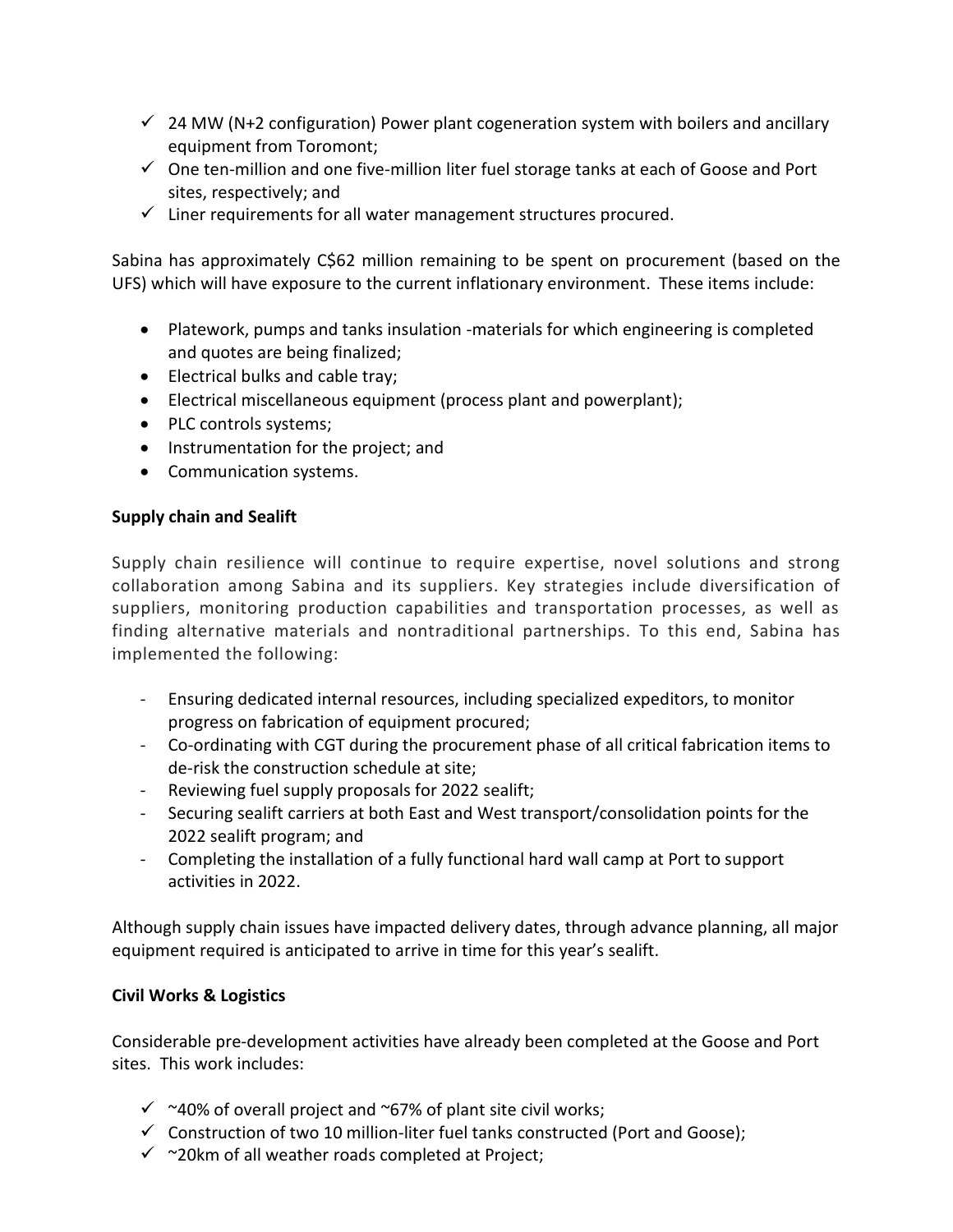- $\checkmark$  Pads complete for permanent camp, plant and fuel storage;
- $\checkmark$  Approx. 25,000m<sup>2</sup> of additional laydown area created at the Port;
- $\checkmark$  New hard wall camp at Port and forward camps established;
- $\checkmark$  Esker harvesting and placement for sub-base prep along winter ice road route to improve future construction campaigns; and
- $\checkmark$  700 meters of underground exploration ramp completed at Umwelt.

With surface construction season commencing, Sabina is preparing to mobilize crews to further advance civil works on site. Budgeting and scheduling is nearing completion and will be announced in the coming weeks.

Planning is well underway for the marshalling of procured equipment and supplies, at both East and West transport locations, for the 2022 sealift campaign in the late summer of this year.

### **SABINA GOLD & SILVER CORP**

Sabina Gold & Silver Corp. is an emerging gold mining company that owns 100% of the district scale, advanced, high grade Back River Gold District in Nunavut, Canada.

Sabina filed an Updated Feasibility Study (the "UFS") on its first mine on the district, the Goose Mine, which presents a project that will produce ~223,000 ounces of gold a year (first five years average of 287,000 ounces a year with peak production of 312,000 ounces in year three) for ~15 years with a rapid payback of 2.3 years, with a post-tax IRR of ~28% and NPV5% of C\$1.1B at a gold price of \$1,600 USD. See "National Instrument (NI) 43-101 Technical Report – 2021 Updated Feasibility Study for the Goose Project at the Back River Gold District, Nunavut, Canada" dated March 3, 2021.

The Project has received all major permits and authorizations for construction and operations.

The Company has arranged a comprehensive project financing package comprised of:

- A US\$425 million senior secured debt facility, gold prepay and stream package with Orion Mine Finance and Wheaton Precious Metals Corp.; and
- US\$221 million in equity including Zhaojin's participation.

The Company is also very committed to its Inuit stakeholders, with Inuit employment and opportunities a focus. The Company has signed a 20-year renewable land use agreement with the Kitikmeot Inuit Association and has committed to various sustainability initiatives under the agreement.

The Company continues to advance exploration and project optimization, including advancing the planned plant expansion to 4,000 tpd from Year two to initial startup.

All news releases and further information can be found on the Company's website at [www.sabinagoldsilver.com](http://www.sabinagoldsilver.com/) or on SEDAR at [www.sedar.com.](http://www.sedar.com/) All technical reports have been filed on [www.sedar.com](http://www.sedar.com/)